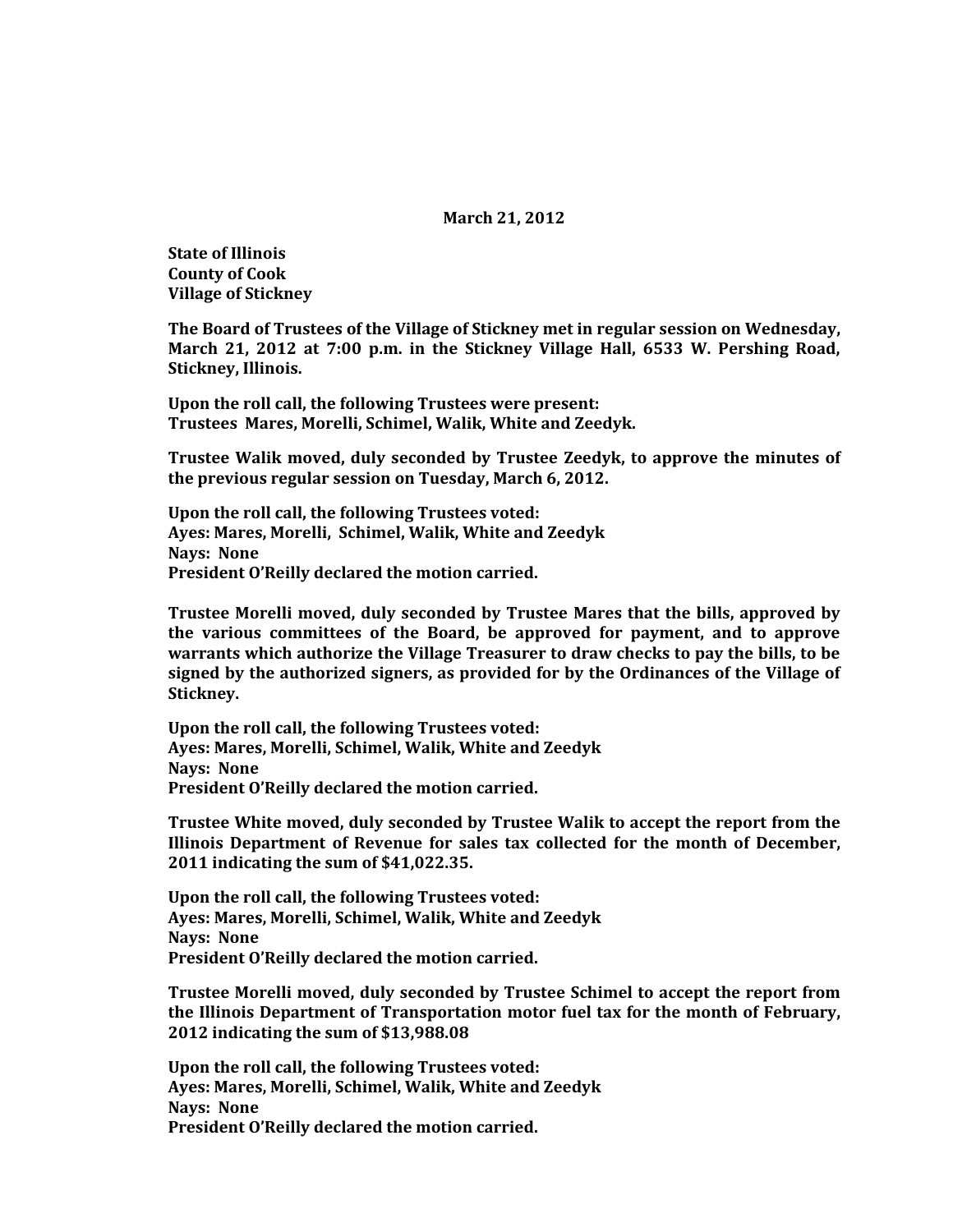#### **Page 2**

**President O'Reilly suggested postponing Resolution 01-2012 until the next meeting.**

**Trustee White moved, duly seconded by Trustee Zeedyk, to approve Ordinance 2012- 07, "Ordinance Amending Taxation by Adding a Hotel/Motel Room Tax."** 

**Upon the roll call, the following Trustees voted: Ayes: Mares, Morelli, Schimel, Walik, White and Zeedyk Nays: None President O'Reilly declared the motion carried.**

**Prior to the vote, President O'Reilly explained that we have people looking to possibly bringing a hotel into our village. This ordinance was never a consideration to have before.** 

**President O'Reilly made a recommendation to appoint Stanley T. Kusper Jr. as the Ethics Officer for the Village of Stickney.**

**Trustee Mares moved, duly seconded by Trustee Walik to concur with President O'Reilly in the appointment of Stanley T. Kusper Jr. as the Ethics Officer for the Village of Stickney.**

**Upon the roll call, the following Trustees voted: Ayes: Mares, Morelli, Schimel, Walik, and White Nays: Zeedyk President O'Reilly declared the motion carried.**

**CLERKS REPORT: A letter was sent to Police Chief Joe Kretch thanking the department for the huge drug bust in our neighborhood on Clarence Avenue. The letter was sent from Deacon Frank Mamolella who personally gave his blessings to the chief and those that took the creeps down.**

**A report was given on a hearing for a pollution control facility located at Heartland Recycling, 6201 W. Canal Bank Road, Forest View, IL on March 27, 2012 at 6:30 p.m. in the Forest View Village Hall. Notice of the hearing was given to Trustees Fred Schimel and Deborah Morilli who chair the Recycling and Waste Committee. Trustee Schimel injected that the original meeting was cancelled due to improper notice in the newspaper. Trustee Schimel will be in attendance with Tom Heller and stated that this facility wants to expand the recycling of liquid waste. He will report to us his findings.**

## **TRUSTEE REPORTS:**

**Trustee Mares hoped that everyone received the first-time ever parks and recreation program guide. He included information that our regular village newsletter will have information about the bands that will be playing at the Music in the Park. On March 31, we will have the Easter Egg Hunt at Haley Park at 9:00 a.m. to 10:00 a.m. Finally, he wished everyone a great Easter.**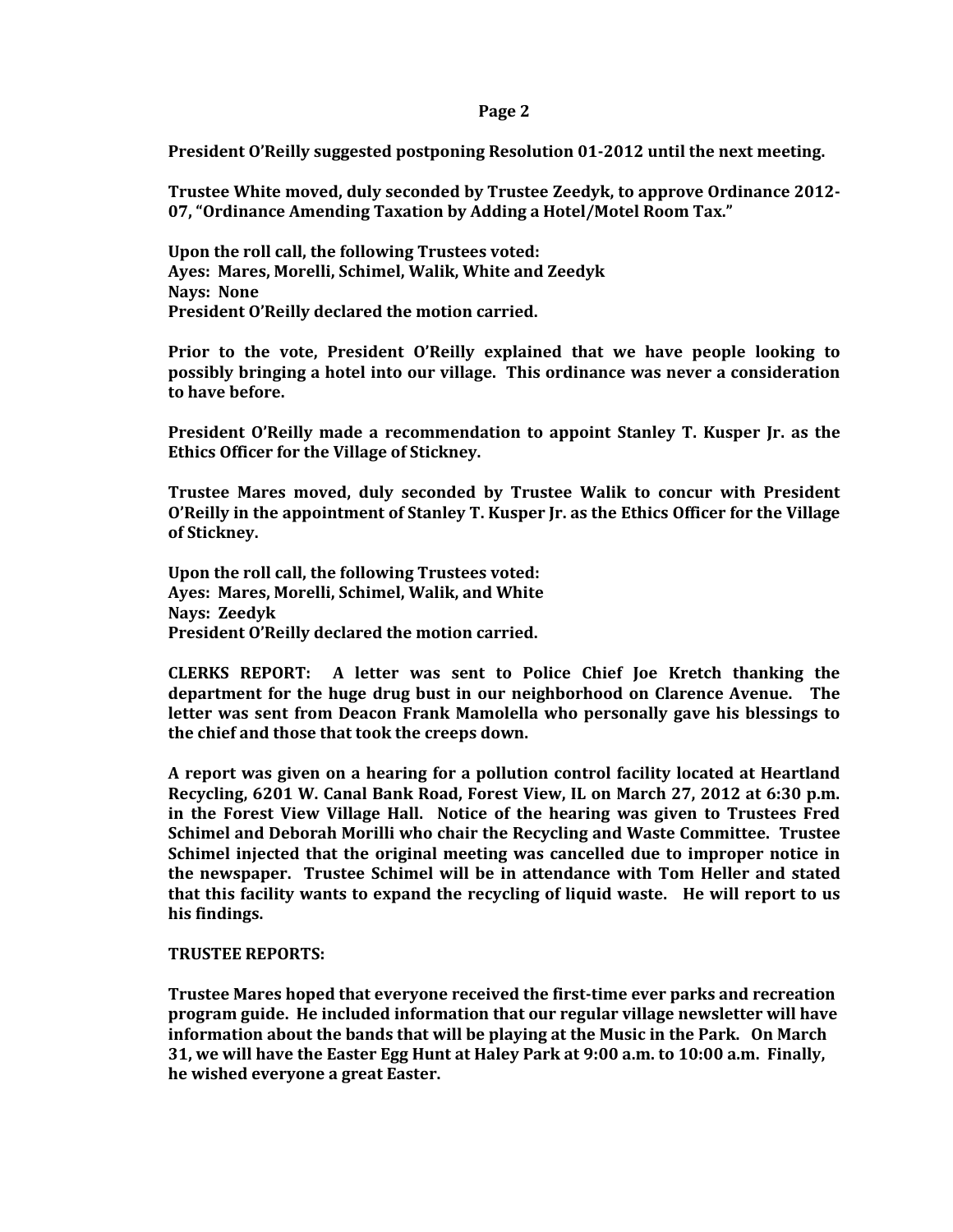#### **Page 3**

**Trustee Morelli reminded us to gather items for the Craft Fair and Flea Market on June 23, on Ridgeland Avenue. Mary is the contact person. Look for flyers.** 

**Trustee Walik provided information about our Earth Day Clean Up on April 21 on 41st and Ridgeland. On June 2, from 10:00 to 12:00 noon we will be conducting an Open House in the village. Tree trimming will be done during the months of October to March. They want to avoid the hot months. We will take down dead trees or emergency situations during the hot months. We will keep a list that will be retained.** 

**Trustee Walik moved, duly seconded to accept the treasurer's report for the month of January, 2012.**

**Upon the roll call, the following Trustees voted: Ayes: Mares, Morelli, Schimel, Walik, and White Nays: Zeedyk President O'Reilly declared the motion carried.**

**Trustee Zeedyk gave the police report for the month of February. The total number of calls for service: 1,543, Total number of E911 calls received: 331, Arrest by type: Traffic: 140, Village Ordinance Offences: 22, Warrants and Complaints: 17, Parking violations: 64, Total number of arrests/citations issued: 245, Total number of squad miles: 13,294, Total amount of gasoline used: 1,218 , Average gas mileage/squad: 10.9146 mpg**

**He personally thanked people for getting out to vote. He recognized Senator Viverito in the audience.**

## **DEPARTMENT REPORTS:**

**Fire Chief Meyer informed us that April is Autism Awareness month. He reminded us that all fire department personnel are going through autism spectrum disorder training that is being put on by the Illinois Fire Service Institute. They had a local firefighter speak about his son who has autism. It was eye opening. The Chief reminded us to be diligent in our own village for things that may be wrong. He referred to a call they received about a street light that was loose. ComEd was called and secured it and cut tree branches around it. He enforced the fact that people should never be afraid to call.**

**Treasurer Kurt Kasnicka relayed to us information about the gasoline tax rebate from Cook County. We pay \$.06 per gallon for gasoline and diesel for all the village vehicles. With the number of gallons purchased by the village we will be getting a rebate from Cook County of \$2,000.00. He mentioned that the amount has been consistent over the course of years.** 

**Trustee Walik moved, duly seconded by Trustee Mares to go into executive session to discuss and consider the hiring, discipline, performance and compensation of certain personnel, matters of collective bargaining, acquisition of real property and matters of pending probable or imminent litigation.** 

**Upon the roll call, the following Trustees voted:**